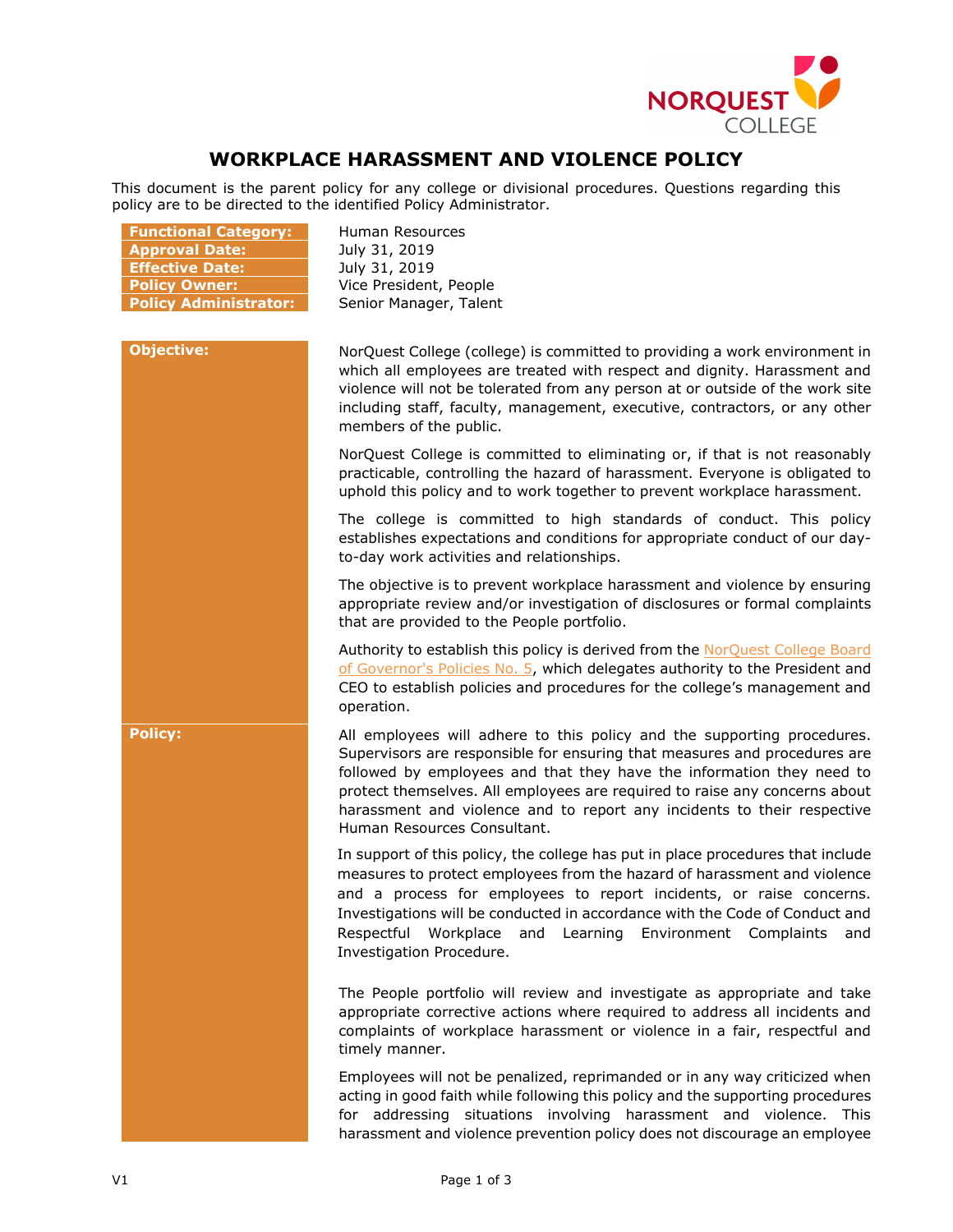from exercising their right under any other law, including the [Alberta Human](http://www.qp.alberta.ca/documents/Acts/A25P5.pdf)  [Rights Act.](http://www.qp.alberta.ca/documents/Acts/A25P5.pdf)

**Consequences of Breach**: a breach of this policy could result in disciplinary action up to and including termination of an employee's employment, or of the relationship of a board member with NorQuest.

**Noncompliance**: as per the Code of Conduct Policy, employees are expected to demonstrate a high standard of personal conduct at the college. This includes upholding the law and following college policy and procedure. Consequences of noncompliance will be in accordance with college policy and procedure, and/or as required by legislation.

**Definitions: Employee:** includes a person who is engaged by NorQuest College to perform a service in accordance with existing terms and conditions of employment, employment contracts or collective agreements, and includes Senior Officials and DSO's.

> **Harassment**: Means any single incident or repeated incidents of objectionable or unwelcome conduct, comment, bullying or action by a person that the person knows or ought reasonably to know will or would cause offence or humiliation to a worker, or adversely affects the worker's health and safety. This may include (i) conduct, comment, bullying or action because of race, religious beliefs, colour, physical disability, mental disability, age, ancestry, place of origin, marital status, source of income, family status, gender, gender identity, gender expression and sexual orientation, and (ii) a sexual solicitation or advance, but excludes any reasonable conduct of an employer or supervisor in respect of the management of workers or a work site."

> Harassment can occur between peers, students, student to faculty, faculty to student, persons in position of power, and between other individuals. Examples of harassment include (but are not limited to): gestures; remarks; jokes; taunting; innuendo; display of offensive materials; offensive graffiti; threats; verbal or physical assault; unwarranted imposition of academic penalties; hazing; stalking; shunning or exclusion.

**Workplace Harassment**: is defined as any single incident or repeated incidents of objectionable or unwelcome conduct, comment, bullying or actio by a person that the person knows or ought reasonably to know will or would cause offence or humiliation to a worker, or adversely affects the worker's health and safety, and includes conduct, comment, bullying or action becaus of race, religious beliefs, colour, physical disability, mental disability, age, ancestry, place of origin, marital status, source of income, family status, gender, gender identity, gender expression and sexual orientation, and a sexsolicitation or advance.

**Supervisor:** means an employee whose job function requires him/her to organize, direct and control the work of others. Supervisors can include team leads, chairs, associate chairs, managers, deans, directors, executive directors, vice-presidents, or the President and CEO.

**Violence:** violence, whether at a work site or work related, is defined by the OHS Act as the threatened, attempted or actual conduct of a person that causes or is likely to cause physical or psychological injury or harm, and includes domestic or sexual violence.